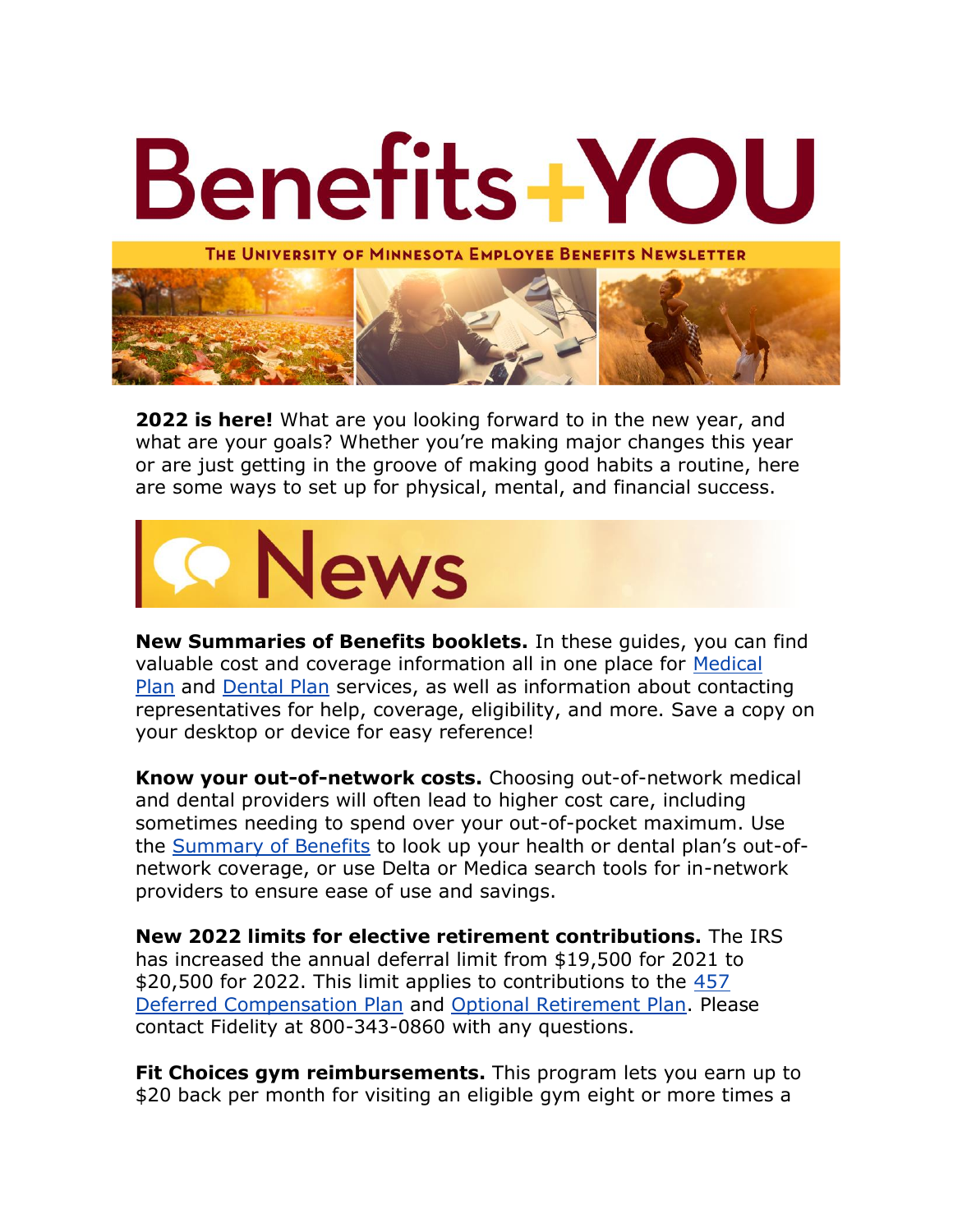month, plus 25 Wellbeing Points per visit. Reminder: all active participants should update their gym with their 2022 Medica member ID information to continue receiving the gym reimbursement. [Learn more](https://www.medica.com/wellness/health-club-reimbursement-fit-choices)  [about Fit Choices registration.](https://www.medica.com/wellness/health-club-reimbursement-fit-choices)



**Find your coverage in the Summary of Benefits.** Wondering what your medical coverage is for a type of care you may need? Open your [Summary of Benefits](https://humanresources.umn.edu/sites/humanresources.umn.edu/files/medical_summary_112_pages_12.15.21_online.pdf) to the Table of Contents, go to section 5. Benefit Features, and choose the broad category the care you may need falls into (like Mental Health, Chiropractic, or Durable Medical Equipment such as breast pumps). Go to that page in the PDF, find the specific service you need in the left column, and scan across the row to find your plan option's coverage.

## **Virtual care medical plan options, including mental**

**health.** Virtual care is convenient, has in-network options, and has gotten more popular for good reasons! Connect with a provider from your computer or mobile device to get a diagnosis, treatment plan, and prescription (if needed). And some virtual care options include mental health services. [Amwell](https://patients.amwell.com/) offers University medical plan members a variety of physical and mental health services, [OnCare](https://oncare.org/) is available for ACO VantagePlus members, and [Virtuwell](https://www.virtuwell.com/) is available to all plans EXCEPT ACOs VantagePlus and Altru. [Learn more about virtual care.](https://humanresources.umn.edu/medical-plans/virtual-care)



## **Get help with budgeting, debt management, and personal**

**finance.** Did you know that you can sign up for six free financial counseling sessions per year with LSS? Trained advisors can help you with buying a house, paying off student loans, and more. Learn more [and sign up.](https://www.lssmn.org/financialcounseling/UMN)

**Webinars & Events.** Visit the ["Events and Workshops" page](https://humanresources.umn.edu/benefits/workshops-events) to find events that help you enhance every dimension of your wellbeing and earn Wellbeing Points! Upcoming events include the January SKY